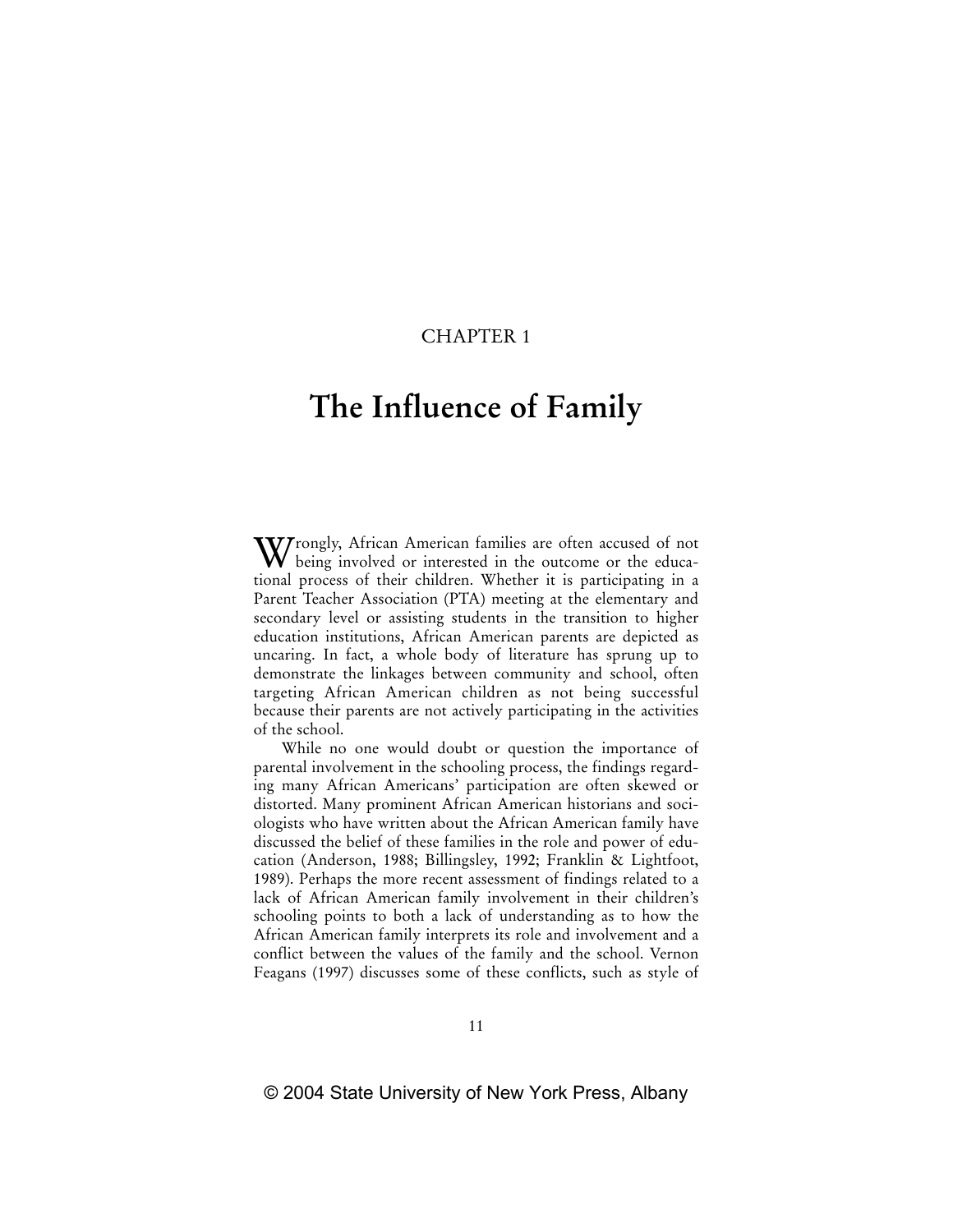punishment, in her book, *The Perils of School: Cultural Clashes in Communities and Classroom.*

While some may argue that it is not essential to understand the content of the debate surrounding the involvement of African American parents in their children's schooling in elementary and secondary schools to understand college choice, I would suggest that it is crucial to do so because college choice theorists recognize the hugely important role that the family plays in influencing students' postsecondary plans (Hossler & Gallagher, 1987; Hossler, Braxton, & Coopersmith, 1989). The questions underlying both debates, although often unspoken and unwritten, are: Do African American families value education? Do they perceive a return on their investment in higher education? If so, how do they impart this value of education to their children, that is, do their children perceive the same value? In order to understand the context of how African American families influence the college choice process of their children, it is important to first review the value that these families have placed on education over time and in what ways they have passed on their value of education, particularly higher education, to their children. Without such a context, it is difficult to understand the African American family's role in the college choice process.

#### **Overview of African American Families' Belief in Education**

Sociologist Billingsley (1992) addressed the quest of African Americans for education often through his writings. As he indicates, "Education is the traditional opportunity through which Black families find their place in life. And having found it, they replicate their experience again and again through their children" (p. 172). Education, in the broadest sense, is fundamental to being able to communicate and to participate in the affairs of society. When any group of people has been denied the right to read and write, as was historically the case with African Americans when their ancestors came to this country, instinctively, they will come to attach a high premium on those skills (Anderson, 1988).

First of all, early on African Americans recognized that they were locked out of the flow of information—there was no way they could adequately navigate their surroundings without the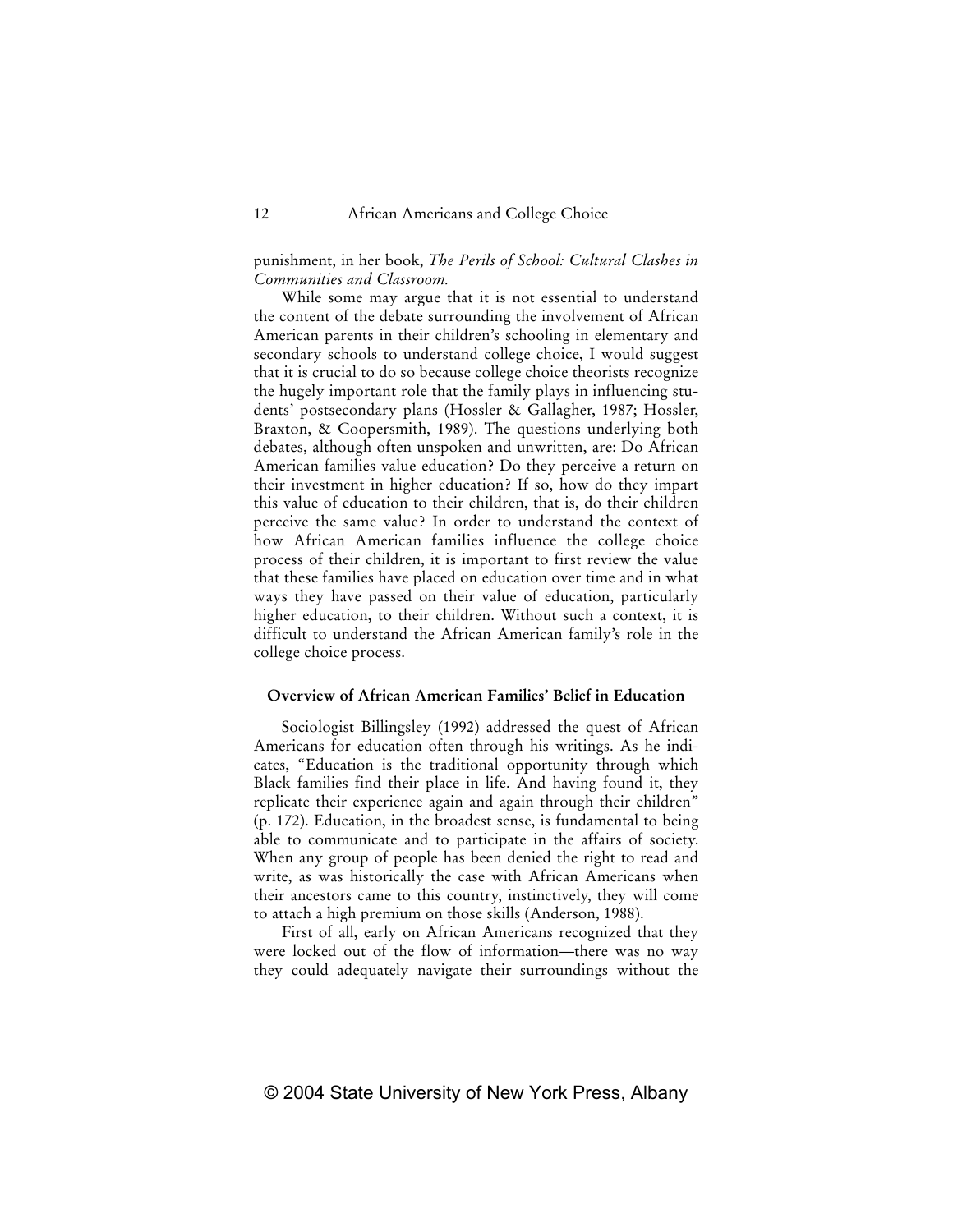necessary communication skills. As such, learning the basics of reading and writing became not only a priority but a necessity. Literacy was so important to African Americans that many actually lost their lives when their surreptitious efforts to learn to read and write were discovered. For example, in their report prepared for the Joint Center for Political Studies in 1989, Sarah Lawrence Lightfoot and John Hope Franklin noted, "The desire to learn to read and to write was keen in the Black communities of antebellum America....Even in the dilapidated log cabins of the slave quarters the desire for education was nurtured and strengthened as an integral part of the socialization patterns and kinship networks of Black men and women held in bondage" (p. ix). The historic commitment African American families had toward education has continued in various ways since slavery. For example, African Americans have continued their fight for education throughout the courts—most notably with the 1954 Supreme Court desegregation decree.

Additionally, the way in which families historically have been involved in their children's education is noteworthy. Education has always been a matter of interest for the entire family and community. The church, the extended family (including grandparents and other relatives), and the immediate family have always been involved in the education of African American children. The idea continues to be that each generation is to have more opportunities than the generation before it. For example, it is not unusual today to find African American churches "passing the hat" to help with the education of college students. It is not unusual to hear the value of education being discussed in various venues. For instance, a grandmother recently brought her grandson to my barber shop for a haircut. While we were waiting to get our hair cut, several other young African American men came in. The latest drug bust was being discussed on the evening news on television. The grandmother started to lecture the young men. She said, "You see, our future is left to you boys, and in order to make it, you're going to need education. It's the only way."

However, when researchers write about the education of African American students and their families today, they most often point to decaying families. The Lightfoot panel addressed this issue in 1989 by stating the following: "What we must demand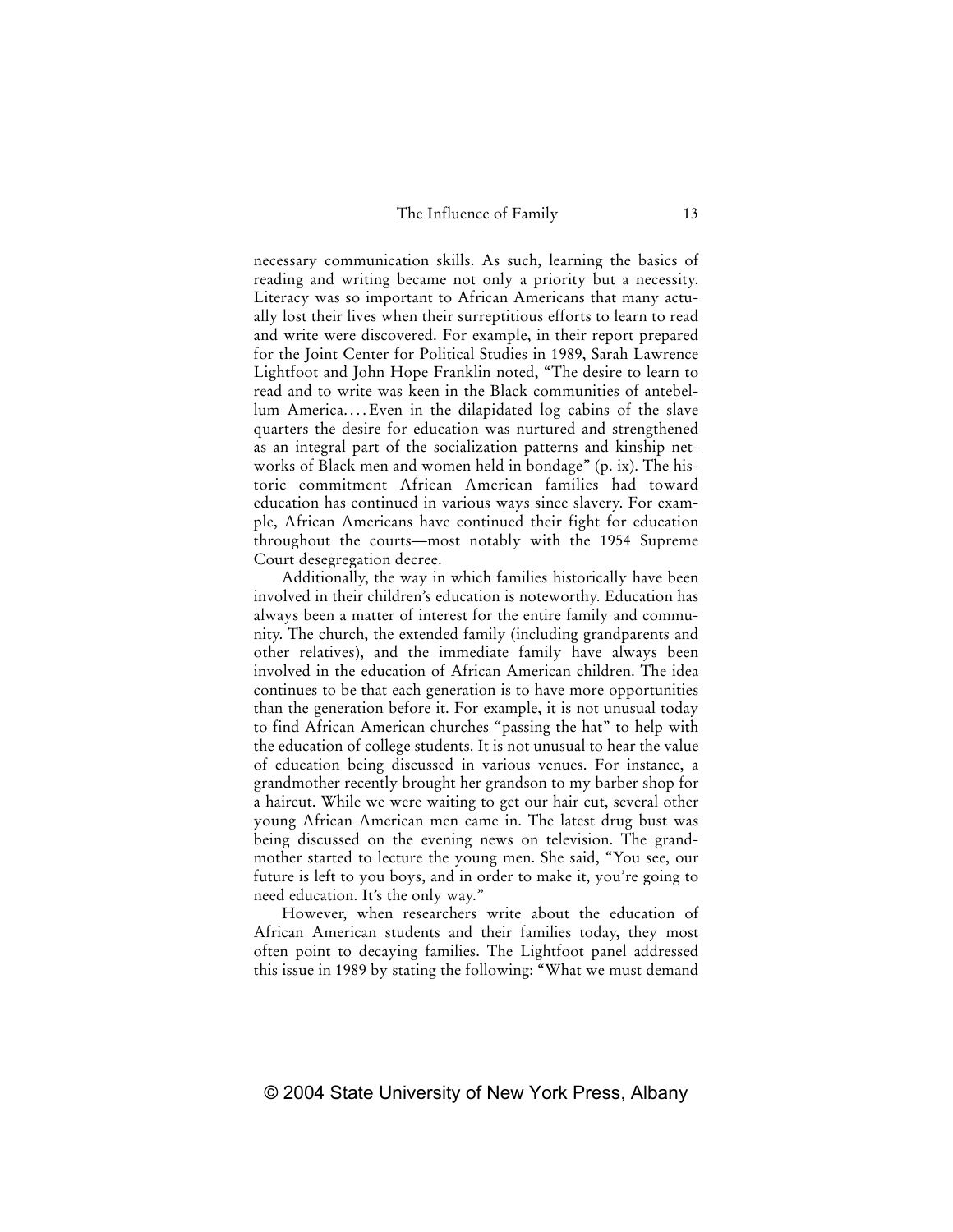is this: that the schools shift their focus from the supposed deficiencies of the Black child—from the alleged inadequacies of Black family life—to the barriers that stand in the way of academic suc $cess<sup>*</sup>$  (p. ix).

While committed early on to the basics of education, African American families have nonetheless been interested in their childrens' involvement in higher education, as seen in the establishment of HBCUs, which were founded between 1830 and 1900 with the very mission of educating African Americans. Since many HBCUs, such as Fisk University, were extension schools, it was not unusual to find entire family members studying side by side. The story of Booker T. Washington stands as an example of African Americans' desire for higher education. He walked to school, slept outside at night, and cleaned a floor with a handkerchief to pay for his schooling (Washington, 1989). While today more African Americans attend PWIs, HBCUs are still producing a disproportionate number of graduates. In sum, as Billingsley stated, African Americans have always had "a deep historical and cultural belief in the efficacy of education. Blacks have sought education in every conceivable manner and at every level" (p. 181). What has not been understood is the way African American families have influenced their children's college choice process.

### **Factors that Influence the College Choice Process**

Although in phase one (predisposition) of the Hossler and Gallagher (1987) model the influence of family is discussed, it is submerged under "significant others." Because the influence of the family differs within each cultural group, there is a need to explicate this role as it relates to African Americans. Although, as Hossler and Gallagher indicate, parents "play an important role in shaping attitudes toward higher education and action toward college choice" (p. 211), how that influence is shaped based on different cultural characteristics needs greater understanding. The way in which African American families value education has everything to do with the way they influence their children's college choice process.

While maintaining vestiges from the past and combining elements of a larger middle class, the way in which African American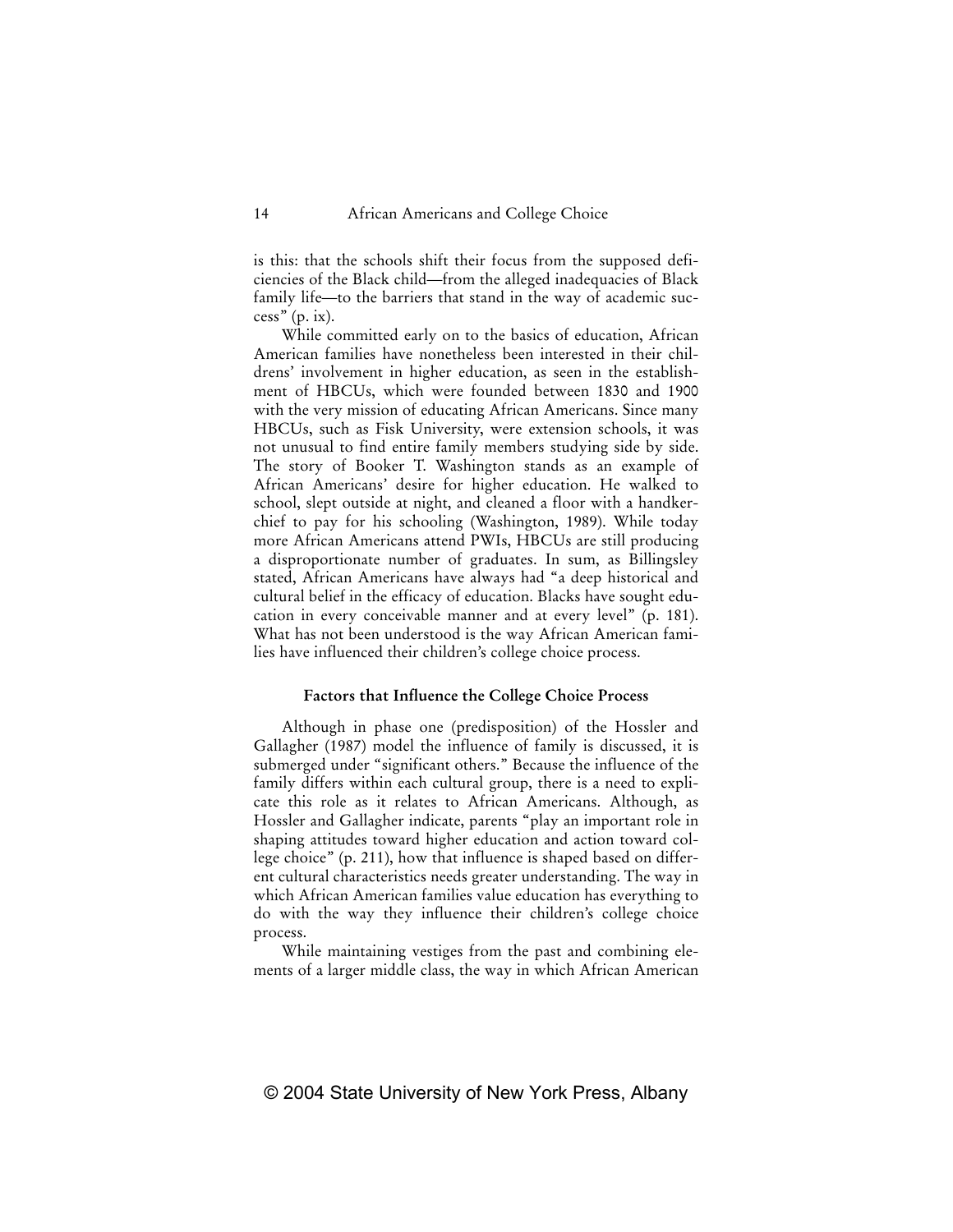families influence their children's college choice is noteworthy. As Levine and Nidiffer (1996) state about the findings from their student subjects, "[W]hen asked how they came to attend college, each of them told almost the same story" (p. 65). Although the students I interviewed were in different school types and geographic regions, their responses to my questions about college attendance varied little. For these students, across school types, the influence of family often took on an additional dimension. That is, they were influenced by family members not necessarily because a family member had attended college or received a degree, as this literature supports, but because the family wanted the student to achieve beyond the level of other family members. Additionally, students often mentioned themselves as their own motivators. Therefore students identified three factors that influenced their decision to attend college: (1) an automatic expectation in their family; (2) influences beyond the family level; and (3) self-motivation and avoidance of "what I do not want to be" (see figure 1.1). These will be described in the next sections.





#### *Automatic College Attendance Expectations within the Family*

Some students enjoyed automatic support of their educational goals within their family. They were more likely to be students whose parents or some family members were college graduates. One student in a suburban school in Atlanta explained to me, "I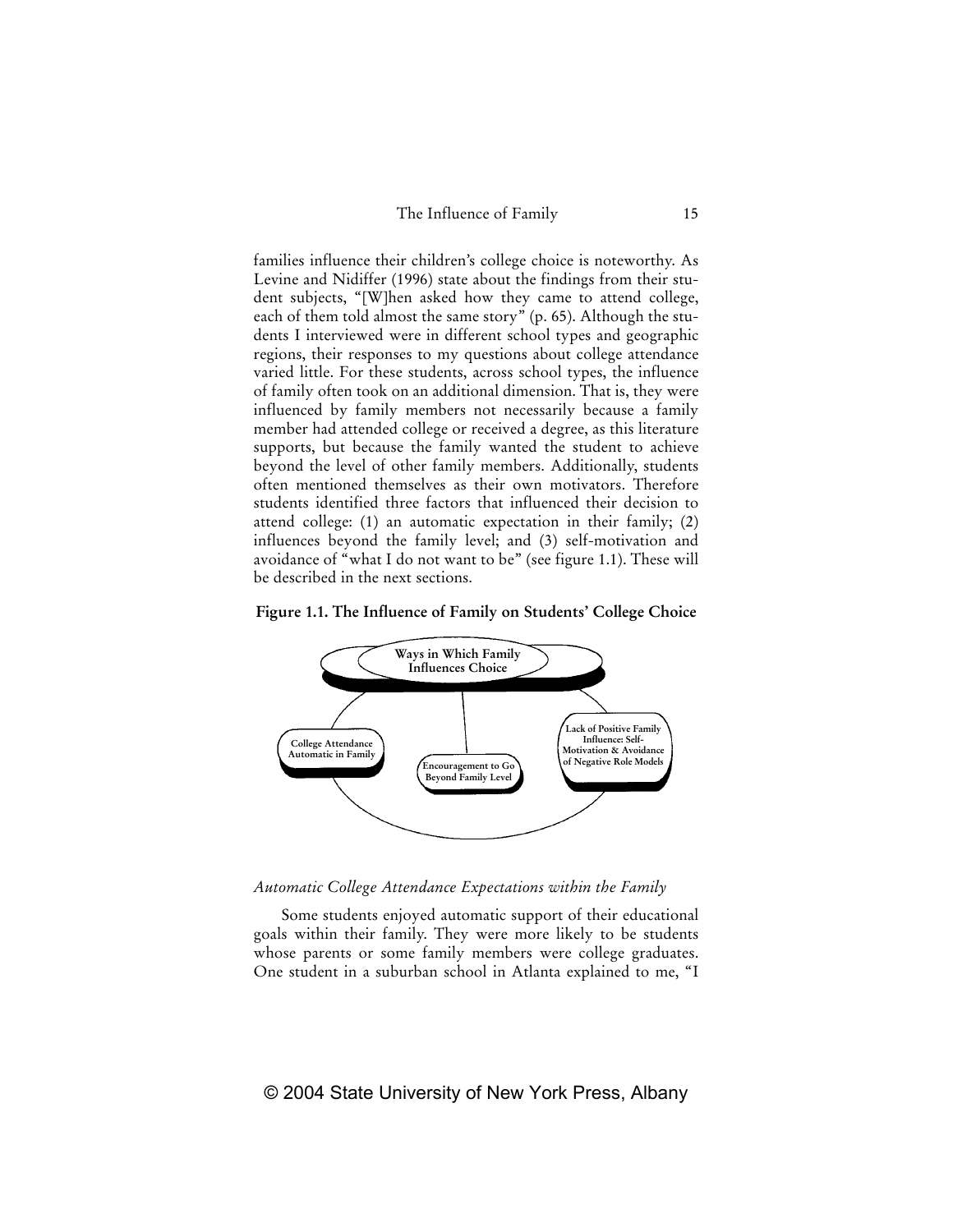didn't even think about not going to college. I knew it was automatic with my family."

A student attending a private school in Chicago had this to say:

I mean for me, my parents, there was never really a choice for me. I just kind of had to go, and I never really thought about not going, and so going here was just part of the whole thing in going to college.

At another private school in Los Angeles, a student explained,

It's just been that's what you're supposed to do in my family. I've just been raised on it. My mom has always told me that you go to elementary school, go through junior high and high school, go to college, and pursue your career.

A student at an inner-city school in New York stated,

[My] family [influenced me]. In my situation I have to live up to expectations. Family members have gone to college, and so it's like, go on and follow the family trend. Just keep going.

This is the category of students that college choice theorists are most familiar with and have written the most about. Theorists have studied students in two categories—those who are high socioeconomic status (SES) and those who are low SES. Presumably, those who are high SES are children of college graduates and are more likely to make college choice automatic. Noteworthy, however, is that students in this category, including those in inner-city schools, can have extended family members who have not attended college and who so influence students' choices that they cannot remember when the desire began.

The ideal scenario for students who are underrepresented in higher education is for there to be a larger number who fall into this category where the idea of choosing higher education is automatic. Unfortunately, the largest number of African Americans participating in higher education are still first-generation college goers and higher education is not automatic. However, with African American families, the value of higher education is often instilled even when family members have not participated in higher education.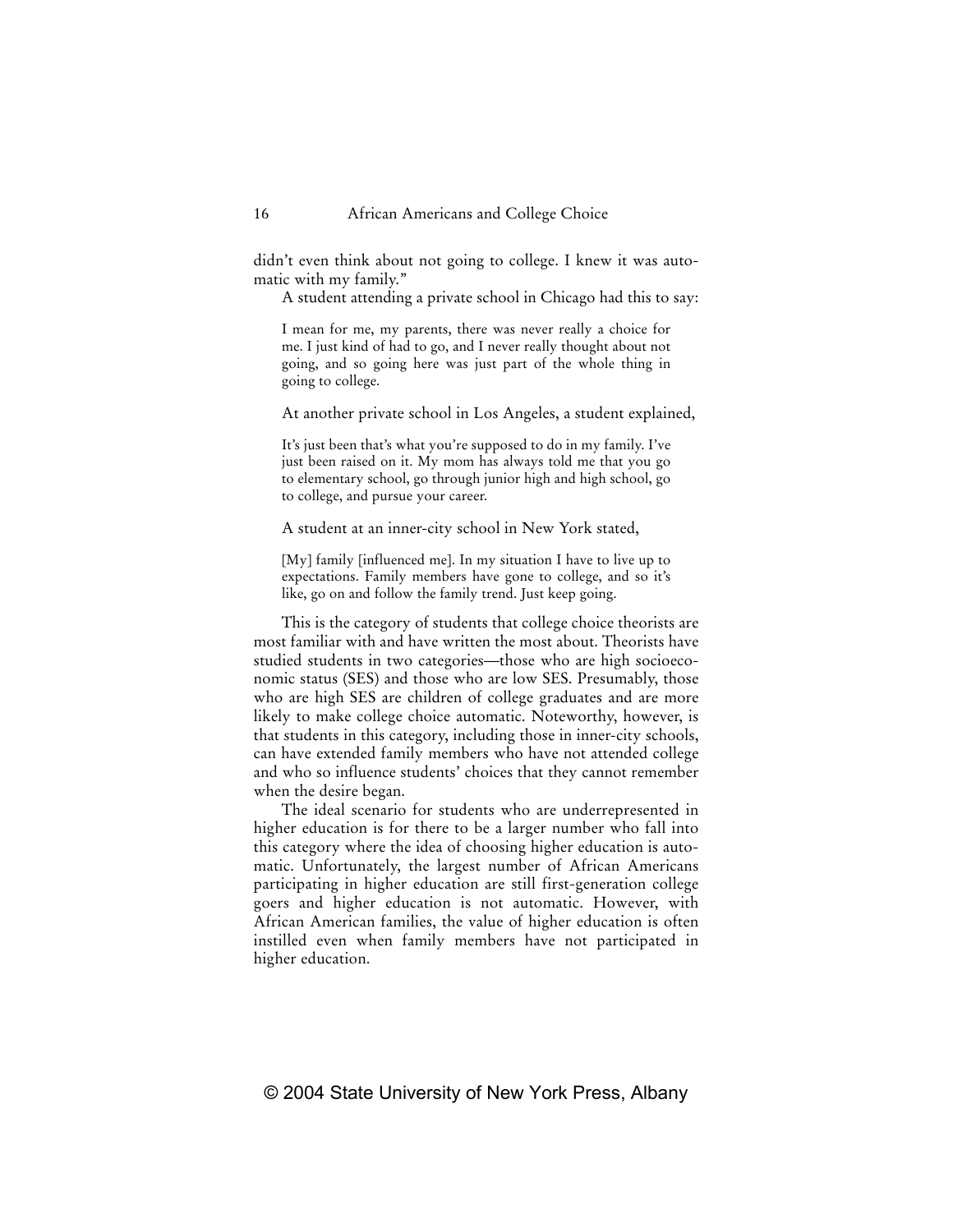#### *Encouragement to Go Beyond the Family's Level of Education*

Some African American students reported that their parents or extended family encouraged them (implicitly or explicitly) to go beyond their own level of schooling. Understandably, the responses in this category typically came from students whose parents or family members had not attended college.

For example, a student attending an inner-city school in Chicago said, "My family wants me to go to college because, in my family, I'll be the first one to graduate from high school and also to go to college." Another student attending the same school said, "My grandma is depending on me going on to school." A student attending a private school in Chicago stated,

Whenever I think about college it's like, my parents, they always wanted me to do better than they did; so...I'll probably be the first one in a long time that ever went to college so I would be something like a role model for my family. That's why I think they want me to go to school—so I'll be able to come out better than how they came out.

At an inner-city school in Washington, D.C., a student explained her mother's influence: "She just talks about how she didn't go and how she couldn't go when she was my age."

The majority of African American students reside in families where there is interest in their participation in and benefitting from higher education. However, students whose parents desire for their children to go beyond their level of schooling because they did not attend college are often limited in their ability to navigate the college choice process. Therefore, substantial resources (financial, informational, and personal) would yield great benefits to this group of students and parents. While college choice theorists would include these parents in the low SES group, the students interviewed made it clear that their parents wanted them to go to college. In order to build on the desires of these parents and students, it is crucial that students in this category of families be provided with appropriate information early so that they do not lose the desire to continue their education. It is logical that this group be targeted for resources since it comprises the largest group of African American families.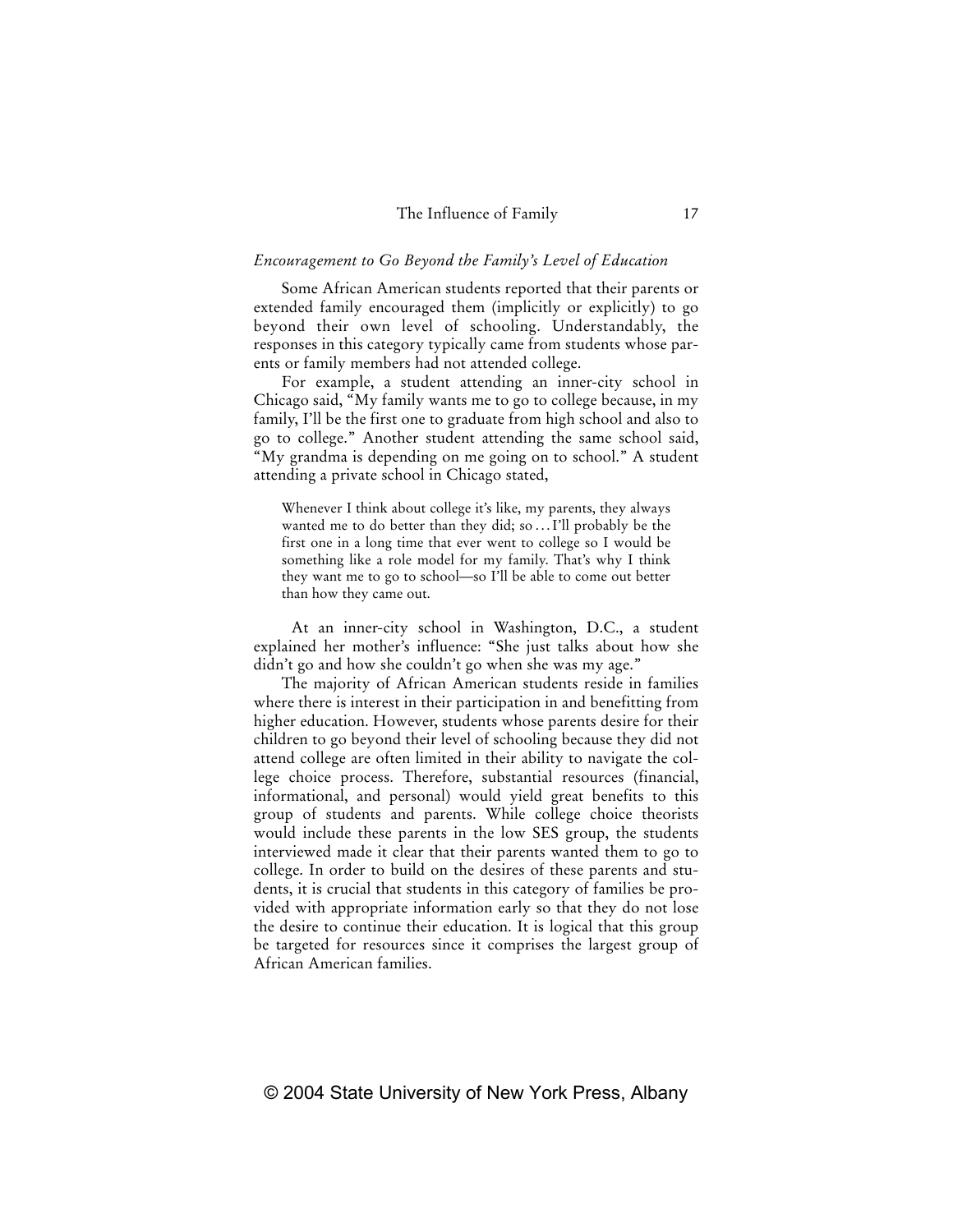## *Self-Motivation and Avoidance of Negative Role Models*

Another theme that could be considered internal to the home is students' indication of themselves as the influence on their perception of the value of higher education. Students in this category usually perceived that there was no family they could rely on for assistance. A student at an inner-city school in New York explained, "I just do everything for myself. Nobody has influenced me." A student at a private school in Los Angeles echoed that response:

For me, I was my own self motivator because of the area I live in. . . . I told myself, "Man, you're going to go to high school and you're going to finish it. You're going to go to a university, not city college, and you're going to make something of yourself so you will have something to show for it."

A student at a private school in Chicago responded similarly:

For me, one of the reasons why I want to go to college is because I don't have a lot of money without having to go to sell drugs, you know, or do the typical whatever, so that I want to support my family.

At a magnet school in Chicago, a student said,

My father just sits around the house. I don't want to be like him because he'll have a job and get paid, but all he does is waste his money on things he doesn't need when he could put it back to get another house or things that he really does need. It's wrong.

A student at a suburban school said something similar: "My uncle is a bar room bum. I don't want to be like that."

These responses, while focusing on students' perceptions that the influence on their decision to go to college comes from themselves, also provide a different example of how the family impacts students choosing higher education. That is, even though a family member has not gone to college or does not indicate a desire for a younger family member to go beyond the level of schooling achieved by other family members, this does not mean that these potential students should be written off. On the contrary, these students' responses indicate that they can be motivated to choose higher education in seemingly negative home environments; and in fact, these negative influences can

© 2004 State University of New York Press, Albany